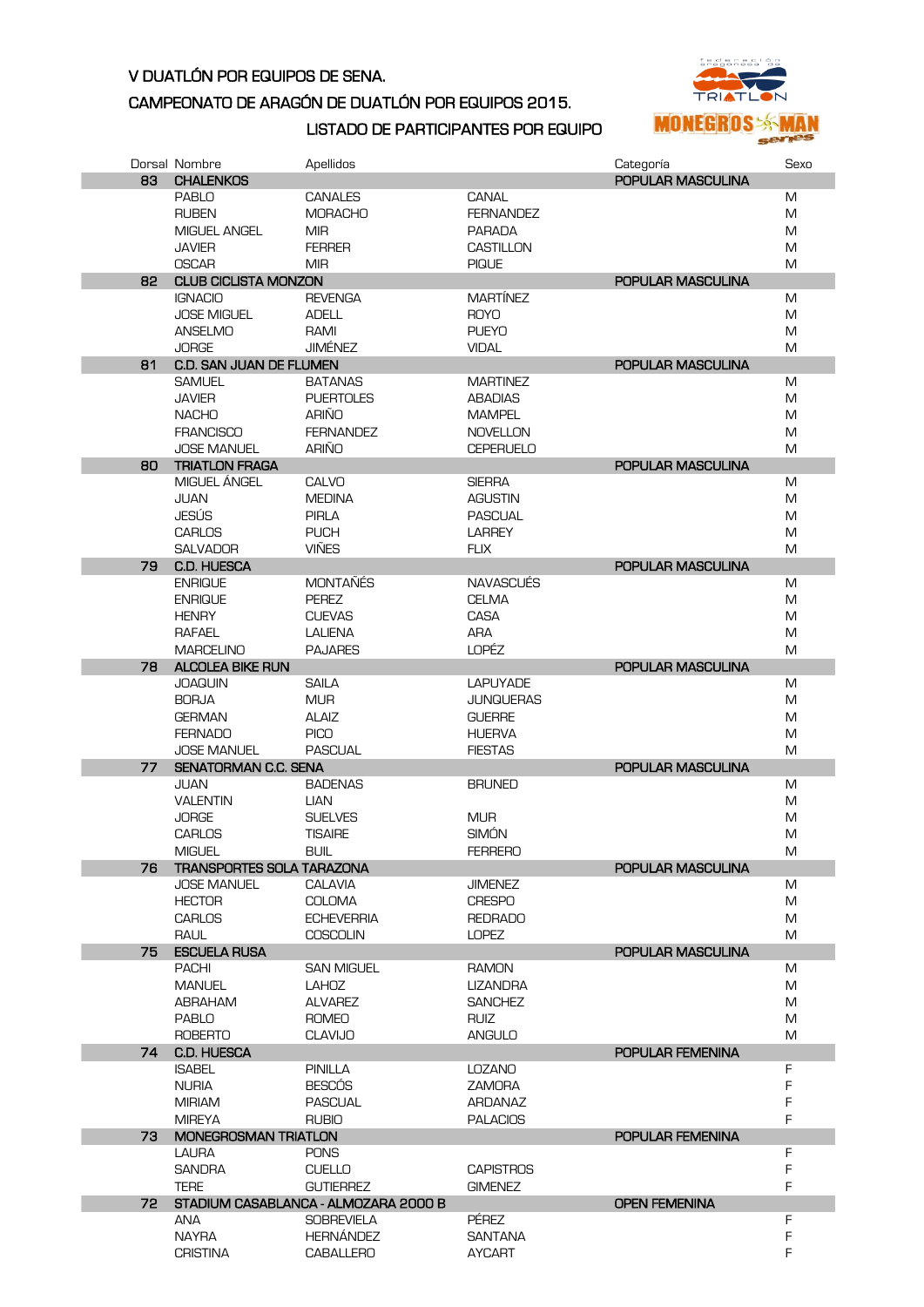|    | <b>ANDREA</b>                 | <b>PUIVECINO</b>                     |                                     |                       | F      |
|----|-------------------------------|--------------------------------------|-------------------------------------|-----------------------|--------|
|    | <b>ELENA</b>                  | CANO                                 | <b>LAZARO</b>                       |                       | F      |
|    | <b>SARA</b>                   | <b>ROMEO</b>                         | <b>ATANCE</b>                       |                       | F      |
|    |                               |                                      |                                     |                       |        |
| 71 | <b>CLUB TRIATLON EUROPA B</b> |                                      |                                     | <b>OPEN FEMENINA</b>  |        |
|    | M <sup>º</sup> TERESA         | <b>AYALA</b>                         | ORTIZ DE SOLORZANO                  |                       | F      |
|    | <b>MARTA</b>                  | <b>MONTERO</b>                       | <b>BALADIA</b>                      |                       | F      |
|    | <b>MARÍA ÁNGELES</b>          | <b>TOMÁS</b>                         | <b>MEZCUA</b>                       |                       | F      |
|    | <b>ENMA</b>                   | <b>CAVERO</b>                        | <b>MENÉNDEZ</b>                     |                       | F      |
| 70 | <b>TRIATLON CIERZO B</b>      |                                      |                                     | <b>OPEN FEMENINA</b>  |        |
|    |                               |                                      |                                     |                       |        |
|    | <b>BÁRBARA</b>                | <b>SENTRE</b>                        | <b>DOMINGO</b>                      |                       | F      |
|    | <b>ELENA ISABEL</b>           | <b>ESPINOSA</b>                      | <b>BONDIA</b>                       |                       | F      |
|    | LAURA                         | <b>OLIETE</b>                        | TAFALLA                             |                       | F      |
|    | <b>MIRIAM</b>                 | <b>DURÁN</b>                         | <b>CORDOVA</b>                      |                       | F      |
|    | <b>LETICIA</b>                | <b>ORGA</b>                          | <b>PALOMAR</b>                      |                       | F      |
| 69 |                               | STADIUM CASABLANCA - ALMOZARA 2000 H |                                     | <b>OPEN MASCULINO</b> |        |
|    | <b>ALEJANDRO</b>              | <b>ROYO</b>                          | LOU                                 |                       | M      |
|    |                               |                                      |                                     |                       |        |
|    | <b>JAVIER</b>                 | GIL                                  | <b>ESPONERA</b>                     |                       | M      |
|    | <b>MIGUEL</b>                 | <b>BASTIDA</b>                       | <b>DE MIGUEL</b>                    |                       | M      |
|    | <b>TOMAS</b>                  | <b>ENFEDAQUE</b>                     | <b>ECHEVARRIA</b>                   |                       | M      |
|    | <b>JAIME</b>                  | <b>MARTIN</b>                        | <b>GIMÉNEZ</b>                      |                       | M      |
| 68 |                               | STADIUM CASABLANCA - ALMOZARA 2000 G |                                     | <b>OPEN MASCULINO</b> |        |
|    | <b>JAVIER</b>                 | <b>SANCHEZ</b>                       | NASARRE DE LETOSA                   |                       | M      |
|    |                               |                                      |                                     |                       |        |
|    | <b>SERGIO</b>                 | GONZÁLEZ                             | <b>CLEMENTE</b>                     |                       | M      |
|    | <b>JUAN ANTONIO</b>           | <b>PARICIO</b>                       | <b>DOLZ</b>                         |                       | M      |
|    | <b>JOSE JOAQUIN</b>           | <b>RAMIREZ</b>                       | <b>LOPEZ</b>                        |                       | M      |
|    | <b>ALBERTO</b>                | <b>GINÉS</b>                         | <b>SORIANO</b>                      |                       | M      |
|    | <b>JORGE</b>                  | <b>GAYA</b>                          | <b>MAGALLON</b>                     |                       | M      |
| 67 |                               | STADIUM CASABLANCA - ALMOZARA 2000 F |                                     | <b>OPEN MASCULINO</b> |        |
|    |                               |                                      |                                     |                       |        |
|    | <b>JAVIER</b>                 | <b>CLAVERO</b>                       | <b>FORCEN</b>                       |                       | M      |
|    | <b>JORGE</b>                  | <b>LATORRE</b>                       | <b>MARTÍNEZ</b>                     |                       | M      |
|    | <b>JOSE ANGEL</b>             | <b>GARCIA</b>                        | <b>BUSTO</b>                        |                       | M      |
|    | <b>JAIME</b>                  | <b>PERALTA</b>                       | <b>NADAL</b>                        |                       | M      |
|    | <b>CARLOS</b>                 | <b>LAMUELA</b>                       | <b>SERON</b>                        |                       | M      |
| 66 | <b>TRIATLON CIERZO E</b>      |                                      |                                     | <b>OPEN MASCULINO</b> |        |
|    | <b>ANTONIO</b>                | <b>HUERTAS</b>                       | <b>CLEMENTE</b>                     |                       | M      |
|    |                               |                                      |                                     |                       |        |
|    | <b>ADOLFO</b>                 | <b>NUÑO</b>                          | LANGA                               |                       | M      |
|    | <b>RICARDO</b>                | <b>DOMINGO</b>                       | <b>BRINGOLA</b>                     |                       | M      |
|    | <b>ALEJANDRO</b>              | <b>HIDALGO</b>                       | <b>MAYOR</b>                        |                       | M      |
|    | <b>RAFAEL</b>                 | <b>LOBERA</b>                        | VIÑAU                               |                       | M      |
|    | <b>JOSE MARIA</b>             | <b>GONZALEZ</b>                      | <b>ARIZA</b>                        |                       | M      |
| 65 | <b>CLUB TRIATLON EUROPA E</b> |                                      |                                     | <b>OPEN MASCULINO</b> |        |
|    |                               |                                      |                                     |                       |        |
|    |                               |                                      |                                     |                       |        |
|    | <b>JORGE</b>                  | <b>BARRACHINA</b>                    | PEREZ                               |                       | M      |
|    | <b>ALFREDO</b>                | <b>PLANAS</b>                        | <b>MUÑOZ</b>                        |                       | M      |
|    | <b>DAVID</b>                  | SÁNCHEZ                              | <b>LABORDA</b>                      |                       | M      |
|    | LUÍS                          | <b>GUERRA</b>                        | <b>BOZAL</b>                        |                       | M      |
|    |                               |                                      |                                     |                       |        |
|    | ÁNGEL                         | <b>SANTAMARÍA</b>                    | <b>CUEVAS</b>                       |                       | M      |
|    | ÁLEX                          | <b>YUDIGAR</b>                       |                                     |                       | M      |
| 64 |                               | STADIUM CASABLANCA - ALMOZARA 2000 E |                                     | <b>OPEN MASCULINO</b> |        |
|    | <b>ALVARO</b>                 | <b>FERNANDEZ</b>                     | DE EPALZA                           |                       | M      |
|    | <b>DIEGO</b>                  | <b>DIARTE</b>                        | <b>GARÓS</b>                        |                       | M      |
|    | <b>EDUARDO</b>                | JIMÉNEZ                              | <b>SCHUHMACHER</b>                  |                       | M      |
|    | ABEL                          | <b>MORO</b>                          | <b>LIBRADA</b>                      |                       | M      |
|    | <b>FRANCISCO</b>              | <b>OSANZ</b>                         | LAFITA                              |                       | M      |
|    |                               |                                      |                                     |                       |        |
|    | <b>DAVID</b>                  | <b>CRUZ</b>                          | <b>SERRANO</b>                      |                       | M      |
| 63 | <b>TRIATLON CIERZO D</b>      |                                      |                                     | <b>OPEN MASCULINO</b> |        |
|    | <b>MIGUEL ANGEL</b>           | <b>DEZA</b>                          | <b>MORENO</b>                       |                       | M      |
|    | <b>SIXTO</b>                  | <b>FRÍAS</b>                         | <b>SOMALO</b>                       |                       | M      |
|    | <b>ALBERTO</b>                | <b>ROCA</b>                          | <b>GODÍA</b>                        |                       | M      |
|    | JESÚS                         | <b>NUÑO</b>                          | <b>BLASCO</b>                       |                       | M      |
|    | <b>CESAR</b>                  | <b>YUNQUERA</b>                      | <b>CASAOS</b>                       |                       | M      |
|    | <b>LUIS</b>                   | <b>MERLO</b>                         | <b>RUIZ</b>                         |                       | M      |
|    |                               |                                      |                                     |                       |        |
| 62 | <b>CLUB TRIATLON EUROPA D</b> |                                      |                                     | <b>OPEN MASCULINO</b> |        |
|    | RAÚL                          | <b>MIGUEL</b>                        | <b>PASTOR</b>                       |                       | M      |
|    | <b>FRANCISCO</b>              | <b>GABÁS</b>                         | <b>SANMARTIN</b>                    |                       | M      |
|    | <b>SERGIO</b>                 | <b>MARTÍNEZ</b>                      | ZABAL                               |                       | M      |
|    | <b>RAÚL</b>                   | <b>MONTESINOS</b>                    | <b>NAVARRO</b>                      |                       | M      |
| 61 |                               | STADIUM CASABLANCA - ALMOZARA 2000 D |                                     | <b>OPEN MASCULINO</b> |        |
|    |                               |                                      |                                     |                       |        |
|    | <b>DAVID</b>                  | <b>NAVARRO</b>                       | <b>ALONSO</b>                       |                       | M      |
|    | <b>JAVIER</b>                 | ÁLVAREZ                              | <b>NICOLÁS</b>                      |                       | M      |
|    | <b>ISMAEL</b>                 | <b>MADRID</b>                        | <b>OLIVA</b>                        |                       | M      |
|    | <b>CARLOS</b><br><b>RAMON</b> | RODRÍGUEZ<br><b>BURILLO</b>          | <b>GARCÍA</b><br><b>SALVATIERRA</b> |                       | M<br>M |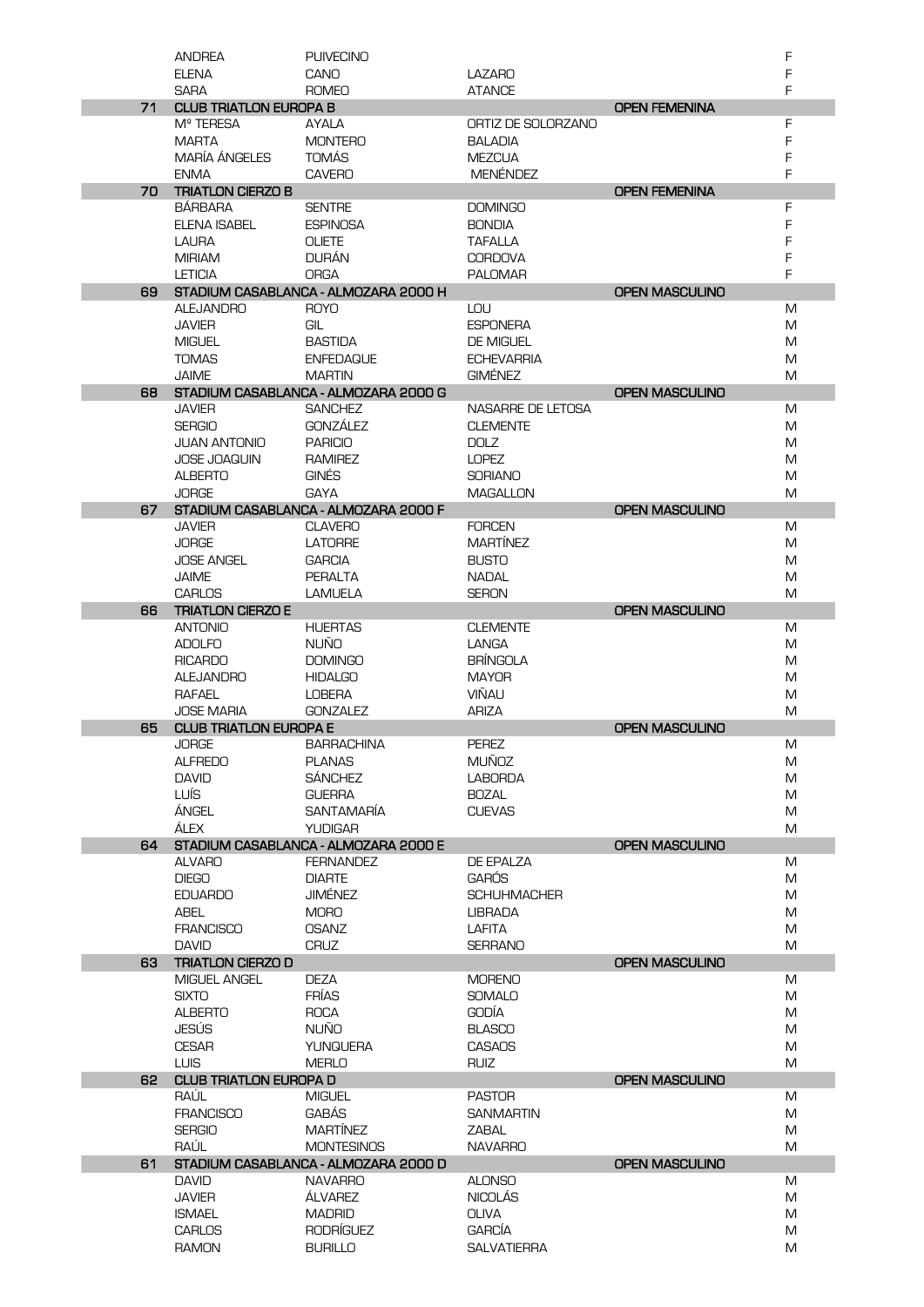|    | <b>RUBÉN</b>                                    | <b>MUNGUÍA</b>                       | <b>RIVAS</b>                  |                       | M      |
|----|-------------------------------------------------|--------------------------------------|-------------------------------|-----------------------|--------|
| 60 | DUATLON FONCASA CALATAYUD D                     |                                      |                               | <b>OPEN MASCULINO</b> |        |
|    | <b>RAUL</b>                                     | <b>REVUELTO</b>                      | <b>CASTILLO</b>               |                       | M      |
|    | <b>ANTONIO LUIS</b>                             | <b>CORTES</b>                        | <b>CORTES</b>                 |                       | M      |
|    | <b>JOSE LUIS</b>                                | <b>PINILLA</b>                       | <b>MARÍN</b>                  |                       | M      |
|    | <b>DIEGO</b>                                    | <b>QUEVEDO</b>                       | <b>DURAN</b>                  |                       | M      |
| 59 | <b>TRIATLON CIERZO C</b>                        |                                      |                               | <b>OPEN MASCULINO</b> |        |
|    | <b>JESÚS ALBERTO</b>                            | LÓPEZ                                | <b>ALCALDE</b>                |                       | M      |
|    | <b>ALEJANDRO</b>                                | <b>SÁNCHEZ</b>                       | <b>CEBOLLADA</b>              |                       | M      |
|    | <b>RUBÉN</b>                                    | <b>GARCIA</b>                        | <b>SALVADOR</b>               |                       | M      |
|    | <b>DIEGO</b>                                    | <b>MUÑOZ</b>                         | <b>TENA</b>                   |                       | M      |
|    | <b>ALEJANDRO</b>                                | <b>CORTÉS</b>                        | <b>RIGAL</b>                  |                       | M      |
| 58 | <b>CLUB TRIATLON EUROPA C</b><br><b>IGNACIO</b> | <b>AYALA</b>                         | ORTIZ DE SOLORZANO            | <b>OPEN MASCULINO</b> | M      |
|    | <b>ALBERTO</b>                                  | <b>CAPELLA</b>                       | <b>GARCES</b>                 |                       | M      |
|    | <b>OSCAR</b>                                    | <b>ANDRÉS</b>                        | <b>ORTEGA</b>                 |                       | M      |
|    | <b>DANIEL</b>                                   | <b>LARROY</b>                        | <b>GUILLÉN</b>                |                       | M      |
|    | <b>AUGUSTO</b>                                  | ARGUILÉ                              | <b>MARTINEZ</b>               |                       | M      |
| 57 |                                                 | STADIUM CASABLANCA - ALMOZARA 2000 C |                               | <b>OPEN MASCULINO</b> |        |
|    | <b>RAUL</b>                                     | <b>SASETA</b>                        | <b>TOMAS</b>                  |                       | M      |
|    | <b>JORGE</b>                                    | <b>TOLOSA</b>                        | <b>AGUELO</b>                 |                       | M      |
|    | <b>JAVIER</b>                                   | <b>MAGALLON</b>                      | <b>MARTINEZ</b>               |                       | M      |
|    | <b>JUAN</b>                                     | <b>MINA</b>                          | <b>JIMÉNEZ</b>                |                       | M      |
|    | <b>JOSE MANUEL</b>                              | <b>FRAGO</b>                         | <b>CALVO</b>                  |                       | M      |
|    | <b>MARCOS</b>                                   | <b>BURDASPAR</b>                     | <b>BASARTE</b>                |                       | M      |
| 56 | <b>DUATLON DONCASA CALATAYUD C</b>              |                                      |                               | <b>OPEN MASCULINO</b> |        |
|    | <b>ALFONSO</b>                                  | <b>BALLARÍN</b>                      | <b>GOMEZ</b>                  |                       | M      |
|    | <b>JOSE LUIS</b>                                | <b>CARO</b>                          | <b>GARCIA</b>                 |                       | M      |
|    | <b>MARIO</b>                                    | <b>LAZARO</b>                        | <b>SANTA EULALIA</b>          |                       | M      |
|    | <b>ANTONIO</b>                                  | <b>MONTON</b>                        | <b>GARCIA</b>                 |                       | M      |
|    | <b>JOSE</b>                                     | TELLO                                | <b>SALAS</b>                  |                       | M      |
| 55 | <b>TRIATLON PSA C</b>                           |                                      |                               | <b>OPEN MASCULINO</b> |        |
|    | <b>JAVIER</b>                                   | <b>LORENTE</b>                       | <b>MAGÉN</b>                  |                       | M      |
|    | <b>EDUARDO</b><br><b>ALVARO</b>                 | <b>SABATER</b><br><b>JANOVAS</b>     | <b>ARTIGAS</b><br><b>USAN</b> |                       | M      |
|    | <b>RAFAEL</b>                                   | <b>AIJON</b>                         | <b>RIBOTE</b>                 |                       | M<br>M |
|    | ÓSCAR FELIX                                     | PÍNILLA                              | <b>MARTÍN</b>                 |                       | M      |
|    | <b>ALEJANDRO</b>                                | <b>SANZ</b>                          | <b>PINILLA</b>                |                       | M      |
| 54 | <b>S.D.R. ARENAS C</b>                          |                                      |                               | <b>OPEN MASCULINO</b> |        |
|    | <b>FELIX</b>                                    | CALVO                                | <b>BORDONABA</b>              |                       | M      |
|    | IÑAKI                                           | <b>DIAZ</b>                          | <b>CARCAVILLA</b>             |                       | M      |
|    | <b>MITXELKO</b>                                 | <b>CUÑADO</b>                        | <b>OLARTE</b>                 |                       | M      |
|    | <b>ROBERTO</b>                                  | <b>MARTINEZ</b>                      | <b>AGORRETA</b>               |                       | M      |
| 53 | FITNESS SPORTS TRIATLON C                       |                                      |                               | <b>OPEN MASCULINO</b> |        |
|    | <b>MIGUEL</b>                                   | ANGEL                                | <b>SORANNO</b>                |                       | M      |
|    | <b>FERNANDO</b>                                 | <b>FERNANDEZ</b>                     | DE CUEVAS                     |                       | M      |
|    | <b>CARLOS</b>                                   | RABADAN                              | <b>CARRERO</b>                |                       | M      |
|    | NORBERTO EMILIO                                 | <b>DEL BARRIO</b>                    | <b>HERCE</b>                  |                       | M      |
|    | <b>MAURICIO</b>                                 | <b>IBARRA</b>                        | <b>LAMILLA</b>                |                       | M      |
|    | <b>BORJA</b>                                    | <b>TEMPRANO</b>                      | <b>LOPEZ DEL RINCON</b>       |                       | M      |
| 52 | OCTAVUS TRIATLON C<br><b>DAVID</b>              | <b>CALAVIA</b>                       | <b>GALLEGO</b>                | <b>OPEN MASCULINO</b> | M      |
|    | <b>TOMAS</b>                                    | <b>NASARRE</b>                       | <b>LETOSA</b>                 |                       | M      |
|    | <b>JORGE</b>                                    | <b>GRACIA</b>                        | <b>CARRERA</b>                |                       | M      |
|    | <b>IGNACIO</b>                                  | <b>NICOLAS</b>                       | <b>MELENDEZ</b>               |                       | M      |
|    | <b>LUIS MIGUEL</b>                              | <b>SANZ</b>                          | <b>SANCHEZ</b>                |                       | M      |
|    | <b>CESAR</b>                                    | <b>LABARGA</b>                       | <b>GALINDO</b>                |                       | M      |
| 51 | <b>MONEGROSMAN TRIATLON C</b>                   |                                      |                               | <b>OPEN MASCULINO</b> |        |
|    | <b>ALBERTO</b>                                  | <b>MARRO</b>                         | <b>GRACIA</b>                 |                       | M      |
|    | <b>RAFA</b>                                     | TENA                                 | <b>PUERTA</b>                 |                       | M      |
|    | <b>MANUEL</b>                                   | <b>OLIVAN</b>                        | <b>LUESMA</b>                 |                       | M      |
|    | <b>ANGEL</b>                                    | GIL                                  | <b>GONZALEZ</b>               |                       | M      |
|    | <b>EDUARDO</b>                                  | <b>HERNANDO</b>                      | <b>GONZALEZ</b>               |                       | M      |
| 50 | <b>TRIATLON CIERZO B</b>                        |                                      |                               | <b>OPEN MASCULINO</b> |        |
|    | MIGUEL ANGEL                                    | <b>SENTRE</b>                        | <b>DOMINGO</b>                |                       | M      |
|    | <b>JUAN CARLOS</b>                              | MILLÁN                               | <b>GALLEGO</b>                |                       | M      |
|    | <b>ROBERTO</b>                                  | GIL                                  | <b>CUARTERO</b>               |                       | M      |
|    | <b>SERGIO</b><br><b>JOSE ANTONIO</b>            | <b>DEL BARRIO</b><br><b>FERRERO</b>  | <b>CORTES</b><br>MOYA         |                       | M<br>M |
|    | JESÚS                                           | <b>LOSTAO</b>                        | <b>LARRAGA</b>                |                       | M      |
| 49 | <b>CLUB TRIATLON EUROPA B</b>                   |                                      |                               | <b>OPEN MASCULINO</b> |        |
|    | <b>FERNANDO</b>                                 | <b>SÁNCHEZ</b>                       | <b>ARRIBAS</b>                |                       | M      |
|    |                                                 |                                      |                               |                       |        |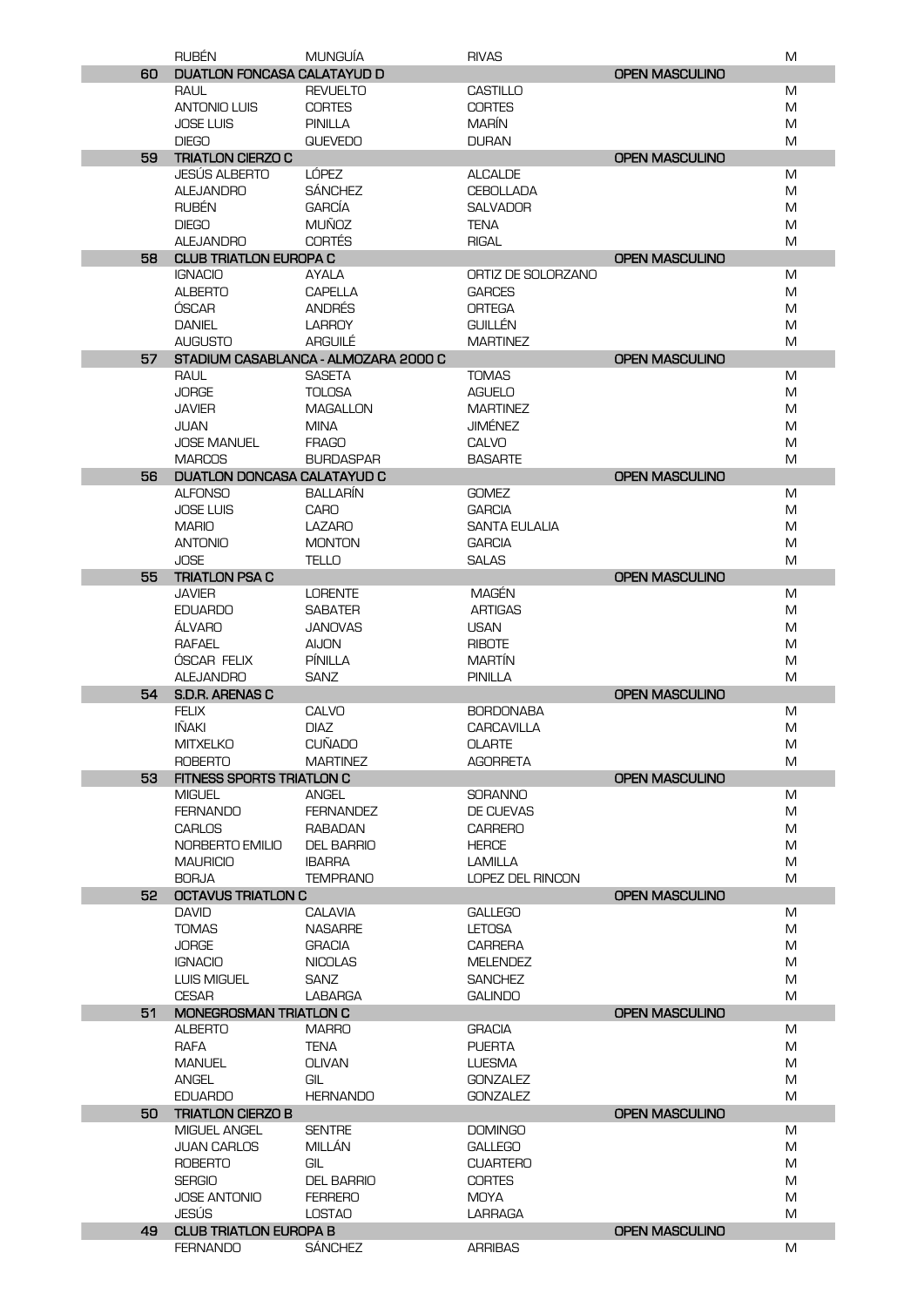|    | <b>JAVIER</b>                                      | <b>LACAMARA</b>                                        | <b>GONZALEZ</b>                   |                       | M      |
|----|----------------------------------------------------|--------------------------------------------------------|-----------------------------------|-----------------------|--------|
|    | RAÚL                                               | <b>HERNÁNDEZ</b>                                       | <b>POLO</b>                       |                       | M      |
|    | <b>JUAN</b>                                        | <b>URBANO</b>                                          | <b>SOLER</b>                      |                       | M      |
|    | <b>RAFAEL</b>                                      | <b>SOLIS</b>                                           | <b>TORRES</b>                     |                       | M      |
|    | JOSÉ                                               | <b>ARTAL</b>                                           | <b>CARDO</b>                      |                       | M      |
| 48 | <b>IVÁN</b>                                        | STADIUM CASABLANCA - ALMOZARA 2000 B<br><b>RUPÉREZ</b> |                                   | <b>OPEN MASCULINO</b> |        |
|    |                                                    |                                                        | <b>SERRANO</b>                    |                       | M      |
|    | <b>JESUS</b><br>JUAN                               | <b>CASASNOVAS</b><br><b>MARTINEZ</b>                   |                                   |                       | M<br>M |
|    | <b>MANUEL</b>                                      | <b>YAGO</b>                                            | <b>MARTINEZ</b><br><b>ESTEVEZ</b> |                       | M      |
|    | <b>ALEJANDRO</b>                                   | <b>TOLEDO</b>                                          | <b>CORTÉS</b>                     |                       | M      |
|    | <b>ALEJANDRO</b>                                   | <b>GRAU</b>                                            | <b>SERRANO</b>                    |                       | M      |
| 47 | <b>DUATLON FONCASA CALATAYUD B</b>                 |                                                        |                                   | <b>OPEN MASCULINO</b> |        |
|    | <b>JORGE</b>                                       | ARNILLAS                                               | <b>BLASCO</b>                     |                       | M      |
|    | <b>JAVIER</b>                                      | <b>CEAMANOS</b>                                        | <b>CARO</b>                       |                       | M      |
|    | <b>JUAN MANUEL</b>                                 | <b>JIMENEZ</b>                                         | <b>MONCIN</b>                     |                       | M      |
|    | <b>TOMAS</b>                                       | <b>LOPEZ</b>                                           | <b>BUENO</b>                      |                       | M      |
|    | <b>ANTONIO</b>                                     | <b>MELUS</b>                                           | RATIA                             |                       | M      |
|    | <b>DANIEL</b>                                      | <b>VERA</b>                                            | <b>PALACIN</b>                    |                       | M      |
| 46 | <b>TRIATLON PSA B</b>                              |                                                        |                                   | <b>OPEN MASCULINO</b> |        |
|    | <b>LUIS ALBERTO</b>                                | ÁLVAREZ                                                | <b>MARTINEZ</b>                   |                       | M      |
|    | RAÚL                                               | <b>GARCÍA</b>                                          | <b>FERNANDEZ</b>                  |                       | M      |
|    | MIGUEL ÁNGEL                                       | <b>ALBERO</b>                                          | <b>SERAL</b>                      |                       | M      |
|    | <b>JAVIER</b>                                      | <b>TAMBO</b>                                           | <b>LIZALDE</b>                    |                       | M      |
|    | <b>JUAN MANUEL</b>                                 | <b>GARCÍA</b>                                          | <b>RODRIGUEZ</b>                  |                       | M      |
|    | PABLO ANTONIO                                      | VALENZUELA                                             | <b>MENA</b>                       |                       | M      |
| 45 | S.D.R. ARENAS B                                    |                                                        |                                   | <b>OPEN MASCULINO</b> |        |
|    | <b>HUGO</b>                                        | <b>SERRANO</b>                                         | CASTELLANO                        |                       | M      |
|    | <b>AGUSTIN</b>                                     | <b>SALVATIERRA</b>                                     | <b>VICENTE</b>                    |                       | M      |
|    | <b>IGNACIO</b>                                     | <b>DIAZ</b>                                            | <b>FERNANDEZ</b>                  |                       | M      |
|    | <b>LUIS</b>                                        | <b>ABADIA</b>                                          | <b>PEREZ</b>                      |                       | M      |
|    | <b>FERNANDO</b>                                    | <b>CALLEJAS</b>                                        | <b>GARDE</b>                      |                       | M      |
| 44 | FITNESS SPORTS TRIATLON B                          |                                                        |                                   | <b>OPEN MASCULINO</b> |        |
|    | <b>JUAN ANTONIO</b>                                | <b>RODRIGUEZ</b>                                       | SANCHEZ-GUZMAN                    |                       | M      |
|    | <b>FERNANDO</b>                                    | <b>DEL VALLE</b>                                       | <b>HERRERA</b>                    |                       | M      |
|    | <b>LUIS</b>                                        | <b>DIAZ</b>                                            | <b>GOMEZ</b>                      |                       | M      |
|    | <b>ANDREU</b>                                      | <b>ALFONSO</b>                                         | <b>MORAGUES</b>                   |                       | M      |
| 43 | <b>IGNACIO JAVIER</b><br><b>OCTAVUS TRIATLON B</b> | <b>ABAD</b>                                            | <b>LOPEZ</b>                      | <b>OPEN MASCULINO</b> | M      |
|    | <b>FRANCISCO JAVIER</b>                            | PEREZ                                                  | <b>COTTA</b>                      |                       | M      |
|    | <b>RAUL</b>                                        | <b>BLASCO</b>                                          | <b>PEREZ</b>                      |                       | M      |
|    | <b>ADRIAN</b>                                      | <b>POZA</b>                                            | DEL OLMO                          |                       | M      |
|    | <b>JOSE MANUEL</b>                                 | <b>TORMOS</b>                                          | CALVO                             |                       | M      |
|    | <b>LUIS MIGUEL</b>                                 | <b>ROMEO</b>                                           | <b>GIMENEZ</b>                    |                       | M      |
|    | <b>LUIS</b>                                        | <b>MARTIN</b>                                          | LEAL                              |                       | M      |
| 42 | MONEGROSMAN TRIATLON B                             |                                                        |                                   | <b>OPEN MASCULINO</b> |        |
|    | <b>ROBERTO</b>                                     | ARTAL                                                  | <b>LOZANO</b>                     |                       | M      |
|    | <b>FRANCICO</b>                                    | <b>ALAVER</b>                                          | <b>MIRALLES</b>                   |                       | M      |
|    | <b>DAVID</b>                                       | <b>ESPINOSA</b>                                        | <b>CASTILLO</b>                   |                       | M      |
|    | <b>ALBERTO</b>                                     | LAHOZ                                                  | <b>POMAR</b>                      |                       | M      |
|    | <b>JOSE RAMON</b>                                  | <b>RUBIO</b>                                           | <b>DEL RIO</b>                    |                       | M      |
| 41 | <b>STADIUM VENECIA B</b>                           |                                                        |                                   | <b>OPEN MASCULINO</b> |        |
|    | <b>JOSE ANGEL</b>                                  | <b>AZNAR</b>                                           | <b>BERNAL</b>                     |                       | M      |
|    | <b>VICTOR</b>                                      | <b>SANCHO</b>                                          | <b>CASTILLO</b>                   |                       | M      |
|    | <b>OSCAR</b>                                       | <b>REVUELTO</b>                                        | <b>SANCHEZ</b>                    |                       | M      |
|    | <b>JOSE LUIS</b>                                   | <b>MARRO</b>                                           | <b>BONAFONTE</b>                  |                       | M      |
|    | <b>JOSE LUIS</b>                                   | <b>ROMAN</b>                                           | <b>COSCULLUELA</b>                |                       | M      |
| 40 | <b>SALTOKI TRIKIDEAK B</b>                         |                                                        |                                   | <b>OPEN MASCULINO</b> |        |
|    | ION<br><b>IÑIGO</b>                                | <b>MORENO</b><br>DE LA MAZA                            | <b>YARNOZ</b><br><b>PRIETO</b>    |                       | M<br>M |
|    | <b>MIGUEL</b>                                      | <b>LES</b>                                             | <b>AGUERREA</b>                   |                       | M      |
|    | <b>GONZALO</b>                                     | <b>JACUE</b>                                           | <b>GUEMBE</b>                     |                       | M      |
|    | <b>RUBÉN</b>                                       | <b>ALFOSEA</b>                                         | LÓPEZ                             |                       | M      |
|    | <b>ELOI</b>                                        | <b>CHIMENO</b>                                         | <b>SCALONI</b>                    |                       | M      |
| 39 | OGS ENERGIA HELIOS B                               |                                                        |                                   | <b>OPEN MASCULINO</b> |        |
|    | <b>ARMANDO</b>                                     | <b>MARTIN</b>                                          | <b>VIÑADO</b>                     |                       | M      |
|    | <b>JAVIER</b>                                      | <b>QUILEZ</b>                                          | <b>PURAS</b>                      |                       | M      |
|    | <b>JORGE</b>                                       | <b>PICALLO</b>                                         | <b>GONZALEZ</b>                   |                       | M      |
|    | <b>JOSE MIGUEL</b>                                 | <b>BUENO</b>                                           | <b>GONI</b>                       |                       | M      |
|    | JUAN                                               | <b>CARBAJO</b>                                         | DE DIOS                           |                       | M      |
|    | <b>FRANCISCO</b>                                   | <b>RUIZ</b>                                            | <b>GASCON</b>                     |                       | M      |
| 38 | E.M. EL OLIVAR B                                   |                                                        |                                   | <b>OPEN MASCULINO</b> |        |
|    |                                                    |                                                        |                                   |                       |        |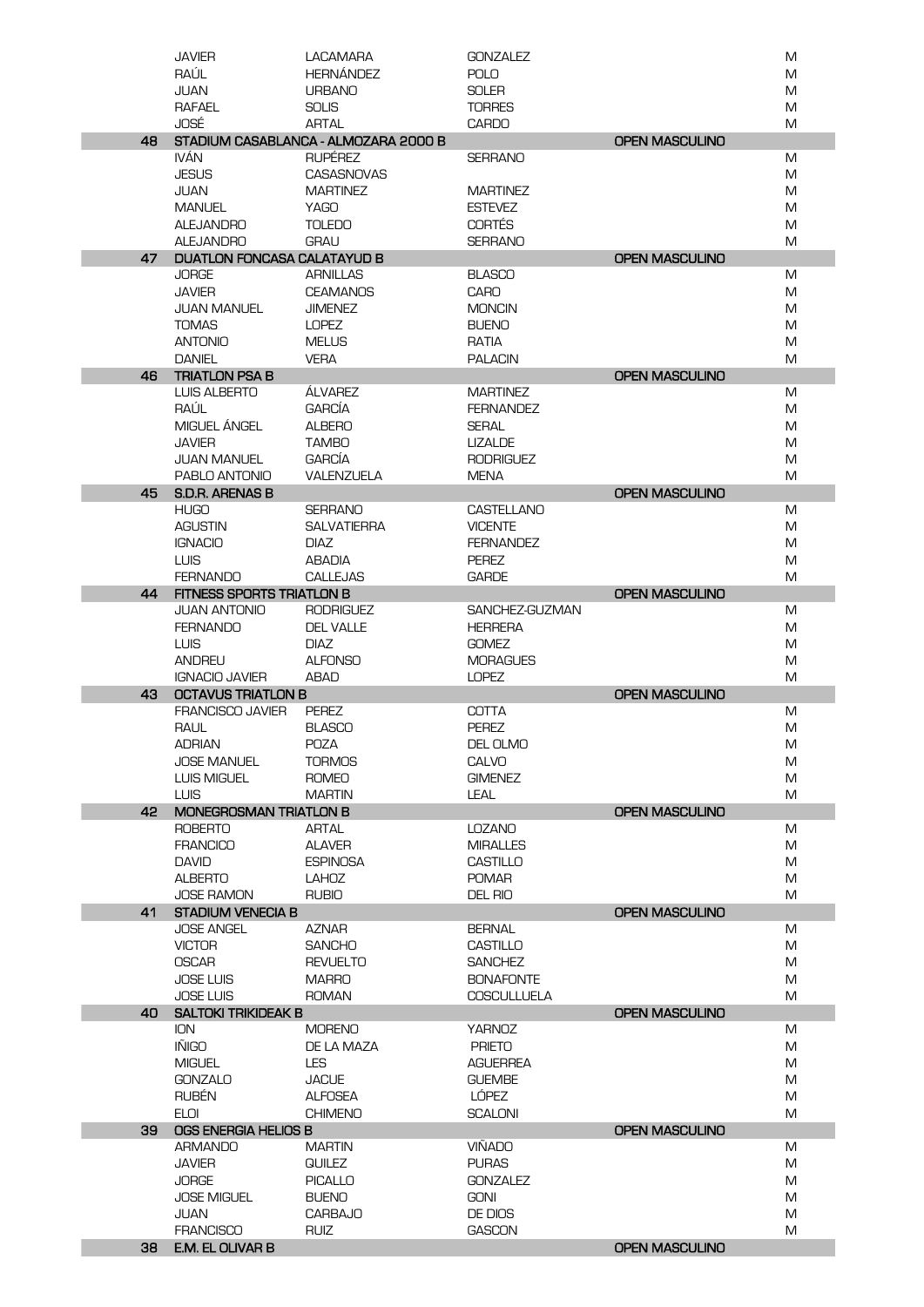|    | <b>FRANCISCO JAVIER</b>                              | <b>MARCO</b>                       | <b>AGUILAR</b>                     |                        | M      |
|----|------------------------------------------------------|------------------------------------|------------------------------------|------------------------|--------|
|    | <b>JOSE JUAN</b>                                     | <b>ARANDA</b>                      | <b>GALLEGO</b>                     |                        | M      |
|    | <b>ALVARO</b>                                        | <b>GARCIA-SOLANS</b>               | <b>GÓMEZ</b>                       |                        | M      |
|    | <b>SERGIO</b>                                        | <b>ANDRES</b>                      | <b>LONGARON</b>                    |                        | M      |
| 37 | <b>CLUB NATACION TERUEL TRIATLON B</b>               |                                    |                                    | <b>OPEN MASCULINO</b>  |        |
|    | JESÚS                                                | <b>VILCHEZ</b>                     | <b>PLACENCIA</b>                   |                        | M      |
|    | <b>CARLOS</b>                                        | <b>SEBASTIAN</b>                   | <b>FUSTERO</b>                     |                        | M      |
|    | <b>FERNANDO</b><br><b>FRANCISCO JOSE</b>             | <b>GUILLÉN</b><br><b>ARPA</b>      | LÓPEZ<br><b>HERNANDO</b>           |                        | M<br>M |
| 36 | AMIGOS DEL RUNNING B                                 |                                    |                                    | <b>OPEN MASCULINO</b>  |        |
|    | <b>CARLOS</b>                                        | <b>CASTRO</b>                      | <b>SANZ</b>                        |                        | M      |
|    | <b>DIEGO</b>                                         | <b>CASTILLO</b>                    | <b>VAZQUEZ</b>                     |                        | M      |
|    | MIGUEL ANGEL                                         | <b>NICUESA</b>                     | <b>GARGALLO</b>                    |                        | M      |
|    | <b>SERGIO</b>                                        | <b>FERNANDEZ</b>                   | <b>FORCÉN</b>                      |                        | M      |
| 35 | <b>VALLE DE ARANGUREN</b>                            |                                    |                                    | <b>ELITE FEMENINA</b>  |        |
|    | <b>CLAUDIA</b>                                       | <b>MARTINEZ</b>                    | <b>REBOLLO</b>                     |                        | F      |
|    | <b>ELISA</b>                                         | <b>ESTER</b>                       | <b>EMMANUEL</b>                    |                        | F      |
|    | <b>MARINA</b>                                        | <b>ECHENIQUE</b>                   | <b>PALACIOS</b>                    |                        | F      |
|    | <b>IRATI</b>                                         | <b>AZNAR</b>                       | <b>GARCÍA</b>                      |                        | F      |
| 34 | <b>CLUB NATACION TERUEL TRIATLON</b><br><b>PILAR</b> | <b>CATALAN</b>                     | EDO                                | <b>ELITE FEMENINA</b>  | F      |
|    | <b>AMELIA</b>                                        | <b>RODRIGO</b>                     | <b>CESTER</b>                      |                        | F      |
|    | <b>SARA</b>                                          | GIL                                | <b>REDONDO</b>                     |                        | F      |
|    | <b>MARIA</b>                                         | <b>PEREZ</b>                       | <b>NARCISO</b>                     |                        | F      |
| 33 | <b>FITNESS SPORTS TRIATLON</b>                       |                                    |                                    | <b>ELITE FEMENINA</b>  |        |
|    | <b>YOLANDA</b>                                       | <b>GARCIA</b>                      | <b>SERRANO</b>                     |                        | F      |
|    | <b>BARBARA</b>                                       | <b>SANCHIZ</b>                     | <b>CAMESELLE</b>                   |                        | F      |
|    | <b>LOURDES</b>                                       | LUCIO-VILLEGAS                     | <b>RODRIGUEZ</b>                   |                        | F      |
|    | <b>OLGA</b>                                          | <b>CANADAS</b>                     | CANO                               |                        | F      |
|    | <b>RAQUEL</b>                                        | <b>MIRANDA</b>                     | <b>NIÑO</b>                        |                        | F      |
| 32 | OGS ENERGIA HELIOS                                   |                                    |                                    | <b>ELITE FEMENINA</b>  |        |
|    | <b>CARMEN</b>                                        | GIL                                | <b>ARAUZO</b>                      |                        | F      |
|    | <b>MARTA</b><br><b>PILAR</b>                         | <b>BORBON</b>                      | <b>LLORENTE</b>                    |                        | F<br>F |
|    | <b>REBECA</b>                                        | <b>VARELA</b><br><b>TERRADAS</b>   | <b>VILLANUEVA</b><br><b>MOLINA</b> |                        | F      |
| 31 |                                                      | STADIUM CASABLANCA - ALMOZARA 2000 |                                    | <b>ELITE FEMENINA</b>  |        |
|    | <b>MARTA</b>                                         | <b>PINTANEL</b>                    | <b>RAYMUNDO</b>                    |                        | F      |
|    | <b>ARACELI</b>                                       | LÓPEZ                              | <b>CABRERO</b>                     |                        | F      |
|    | <b>ANA</b>                                           | <b>REVILLA</b>                     | <b>BONED</b>                       |                        | F      |
|    | <b>MÓNICA</b>                                        | <b>ORTIN</b>                       | <b>HUESO</b>                       |                        | F      |
|    | <b>MARIA</b>                                         | <b>VICENTE DE VERA</b>             | <b>BERICAT</b>                     |                        | F      |
| 30 | <b>SALTOKI TRIKIDEAK</b>                             |                                    |                                    | <b>ELITE FEMENINA</b>  |        |
|    | <b>NAIA</b>                                          | <b>LOPEZ</b>                       | <b>LLAMAZARES</b>                  |                        | F      |
|    | <b>UXUE</b>                                          | <b>BERRUETE</b>                    | <b>CHOCARRO</b>                    |                        | F      |
|    | <b>SILVIA</b><br><b>IRANTZU</b>                      | <b>GARCÍA</b><br><b>BELOKI</b>     | <b>FUENTES</b><br><b>ARCELUS</b>   |                        | F<br>F |
|    | <b>AMAYA</b>                                         | <b>NAVARRO</b>                     | <b>FERNANDEZ</b>                   |                        | F      |
|    | LAURA                                                | <b>APARICIO</b>                    | <b>LATORRE</b>                     |                        | F      |
| 29 | <b>TRIATLON CIERZO</b>                               |                                    |                                    | <b>ELITE FEMENINA</b>  |        |
|    | <b>EMILIA</b>                                        | <b>GARCÍA</b>                      | <b>NAVARRO</b>                     |                        | F      |
|    | ASCENSIÓN                                            | VALENZUELA                         | <b>ARMENGOD</b>                    |                        | F      |
|    | <b>MARTA</b>                                         | GIL                                | <b>GREGORIO</b>                    |                        | F      |
|    | LUCÍA                                                | <b>MORELLI</b>                     | HERNÁNDEZ                          |                        | F      |
|    | <b>LAURA</b>                                         | <b>NAVARRO</b>                     | <b>GARCÍA</b>                      |                        | F      |
|    | MARÍA JESÚS                                          | <b>BERNAL</b>                      | USÓN                               |                        | F      |
| 28 | <b>CLUB TRIATLON EUROPA</b>                          |                                    |                                    | <b>ELITE FEMENINA</b>  |        |
|    | <b>NATALIA</b><br><b>SARA</b>                        | PEÑALVA<br><b>BAREAS</b>           | <b>COLOMERA</b><br><b>BUENO</b>    |                        | F<br>F |
|    | <b>RAQUEL</b>                                        | ABIÁN                              | ULI                                |                        | F      |
|    | <b>MIREN</b>                                         | <b>ANDUEZA</b>                     | <b>ARINA</b>                       |                        | F      |
|    | ROSA ANA                                             | <b>ASENSIO</b>                     | CALVO                              |                        | F      |
|    | <b>DIANA</b>                                         | <b>GARCÍA</b>                      | DE LA CALVA                        |                        | F      |
| 27 | <b>MAYENCOS BRICO-JACA TRIATLON</b>                  |                                    |                                    | <b>ELITE FEMENINA</b>  |        |
|    | <b>EVA</b>                                           | <b>TORRONTERAS</b>                 | <b>CALVO</b>                       |                        | F.     |
|    | <b>EVA</b>                                           | ARANDA                             | <b>PEREZ</b>                       |                        | F      |
|    | YOLANDA                                              | <b>GONZALEZ</b>                    | <b>JURADO</b>                      |                        | F      |
|    | <b>CHUS</b>                                          | TIL                                | <b>MARTINEZ</b>                    |                        | F      |
|    | <b>MARIA</b>                                         | <b>TENA</b>                        | PEÑA                               |                        | F<br>F |
| 26 | <b>ESPERANZA</b><br><b>TRIATLON ANTSOAIN</b>         | <b>GAONA</b>                       | <b>CASABONA</b>                    | <b>ELITE MASCULINA</b> |        |
|    | <b>ANARTZ</b>                                        | ARMENDÁRIZ                         | <b>PORTAS</b>                      |                        | M      |
|    | <b>SERGIO</b>                                        | <b>ESPINAL</b>                     | <b>MÁRQUEZ</b>                     |                        | M      |
|    |                                                      |                                    |                                    |                        |        |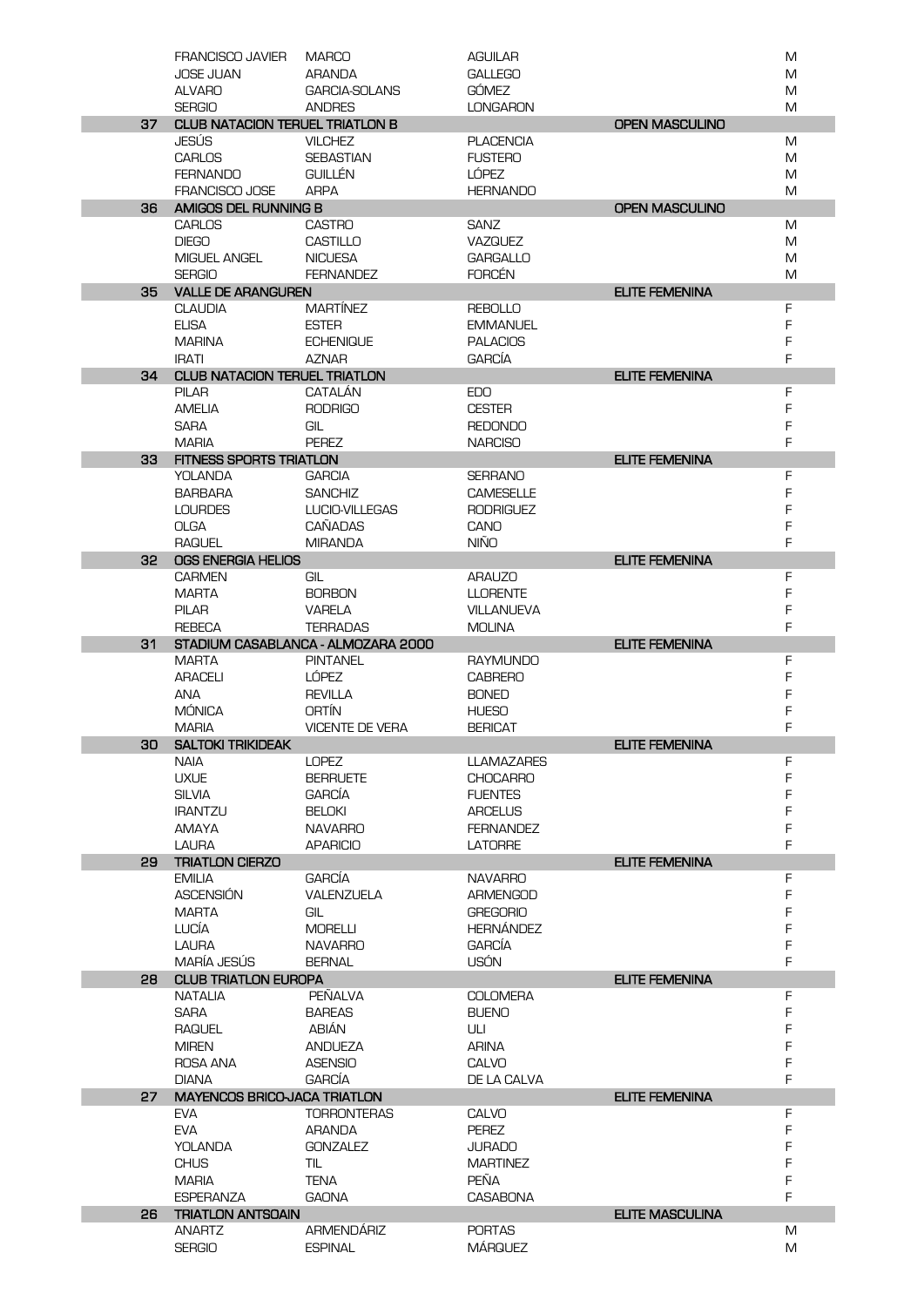|                 | <b>ENEKO</b>                         | <b>IZAGUIRRE</b>              | LÓPEZ                         |                        | M      |
|-----------------|--------------------------------------|-------------------------------|-------------------------------|------------------------|--------|
|                 | <b>AISEN</b>                         | <b>VILLANUEVA</b>             | <b>MARSAL</b>                 |                        | M      |
|                 | <b>AITOR</b>                         | <b>IZAGUIRRE</b>              | <b>DOMBLAS</b>                |                        | M      |
|                 | <b>SANTI</b>                         | <b>ESPINAL</b>                | <b>TELLECHEA</b>              |                        | M      |
| 25              | <b>FITNESS SPORTS TRIATLON</b>       |                               |                               | <b>ELITE MASCULINA</b> |        |
|                 | <b>EDUARD</b>                        | <b>NAVARRO</b>                | <b>XUTGLA</b>                 |                        | M      |
|                 | <b>JOSE MARIA</b>                    | <b>AZCÁRATE</b>               | <b>AYERRA</b>                 |                        | M      |
|                 | JAVIER                               | <b>DEL REY</b>                | <b>SANCHEZ</b>                |                        | M      |
|                 | <b>JAVIER</b>                        | <b>HUIDOBRO</b>               | <b>PERAL</b>                  |                        | M      |
|                 | <b>MARIANO</b>                       | <b>PEÑACOBA</b>               | <b>ORTIZ</b>                  |                        | M      |
|                 | <b>SIMON</b>                         | <b>FEISMANN</b>               |                               |                        | M      |
| 24              | <b>CCP-ANDORRA TRIATLÓN</b>          |                               |                               | <b>ELITE MASCULINA</b> |        |
|                 | <b>ALBERTO</b>                       | ABELLÁN                       | <b>NUEZ</b>                   |                        | M      |
|                 | <b>CARLOS</b>                        | <b>BIELSA</b>                 | <b>GARCÍA</b>                 |                        | M      |
|                 | <b>ROBERTO</b>                       | <b>RUIZ</b>                   | <b>SEDANO</b>                 |                        | M      |
|                 | <b>JONNY</b>                         | <b>GONZÁLEZ</b>               | <b>CARRILLO</b>               |                        | M      |
|                 | <b>JULIO</b>                         | <b>VILLANUEVA</b>             | <b>AZUARA</b>                 |                        | M      |
| 23              | <b>TRIATLON PSA</b>                  |                               |                               | <b>ELITE MASCULINA</b> |        |
|                 | <b>ALBERTO</b>                       | <b>BARRIL</b>                 | <b>PLOU</b>                   |                        | M      |
|                 | <b>HÉCTOR</b>                        | <b>FRANCÉS</b>                | <b>GONZALEZ</b>               |                        | M      |
|                 | <b>VICENTE</b>                       | <b>VALENZUELA</b>             | <b>ARMENGOD</b>               |                        | M      |
|                 | RAÚL                                 | <b>SENAO</b>                  | <b>MENDI</b>                  |                        | M      |
|                 | <b>IGNACIO</b>                       | <b>GARCIA</b>                 | <b>JUAN</b>                   |                        | M      |
|                 | ÁLVARO                               | <b>GARCÍA</b>                 | <b>ORTIZ</b>                  |                        | M      |
| 22              | OGS ENERGIA HELIOS                   |                               |                               | <b>ELITE MASCULINA</b> |        |
|                 | <b>BERNARDO</b>                      | <b>APARICIO</b>               | <b>RUIZ</b>                   |                        | M      |
|                 | <b>DAVID</b>                         | <b>HUERTAS</b>                | <b>IGLESIAS</b>               |                        | M      |
|                 | <b>DAVID</b>                         | <b>RECASENS</b>               | <b>LAFUENTE</b>               |                        | M      |
|                 | <b>PABLO</b>                         | <b>MELENDO</b>                | <b>ESPINOSA</b>               |                        | M      |
|                 | <b>SERGIO</b>                        | <b>COMPÉS</b>                 | <b>GARCIA</b>                 |                        | M      |
|                 | <b>FERNANDO</b>                      | <b>BURILLO</b>                | <b>GARCIA</b>                 |                        | M      |
| 21              | 226 ARAGON                           |                               |                               | <b>ELITE MASCULINA</b> |        |
|                 | <b>HECTOR</b>                        | LÓPEZ                         | <b>TORRES</b>                 |                        | M      |
|                 | <b>SERGIO</b>                        | <b>GRACIA</b>                 | LÓPEZ                         |                        | M      |
|                 | <b>SERGIO</b>                        | LÓPEZ                         | <b>MONTAÑES</b>               |                        | M      |
|                 | <b>CRISTIAN</b>                      | <b>LÓPEZ</b>                  | <b>PALOMO</b>                 |                        | M      |
|                 | JOSÉ ÁNGEL                           | <b>LÓPEZ</b>                  | <b>CANTÍN</b>                 |                        | M      |
|                 |                                      |                               |                               |                        |        |
|                 | <b>DAVID</b>                         | <b>GUINTANA</b>               | <b>FUSTER</b>                 |                        | M      |
| 20              | E.M. EL OLIVAR                       |                               |                               | <b>ELITE MASCULINA</b> |        |
|                 | <b>THOMAS</b>                        | <b>GREEN</b>                  |                               |                        | M      |
|                 | <b>ROBERTO</b>                       | <b>SEGURA</b>                 | <b>GARCIA</b>                 |                        | M      |
|                 | <b>ANTONIO</b>                       | <b>BORREGUERO</b>             | CHANCLON                      |                        | M      |
|                 | <b>JOSE LUIS</b>                     | <b>HERNANDO</b>               | <b>GARCIA</b>                 |                        | M      |
|                 | <b>ALEJANDRO</b>                     | <b>ESCUIN</b>                 | <b>ROYO</b>                   |                        | M      |
| 19              | <b>CERRR IGUALADA</b>                |                               |                               | <b>ELITE MASCULINA</b> |        |
|                 | <b>LUIS</b>                          | <b>SIMON</b>                  | <b>BENET</b>                  |                        | M      |
|                 | <b>ORIOL</b>                         | <b>DALMAU</b>                 | <b>ROSET</b>                  |                        | M      |
|                 | <b>SERGIO</b>                        | <b>BURON</b>                  | DE LA TORRE                   |                        | M      |
|                 | RAMON N.                             | <b>SANCHEZ</b>                | <b>FERNANDEZ</b>              |                        | M      |
|                 | <b>ISIDRE</b>                        | <b>GUIXA</b>                  | <b>MARTI</b>                  |                        | M      |
|                 | ANTONIO MANUEL                       | <b>ROMERO</b>                 | <b>BELTRAN</b>                |                        | M      |
| 18              | <b>CLUB NATACION TERUEL TRIATLON</b> |                               |                               | <b>ELITE MASCULINA</b> |        |
|                 | JAVIER                               | MAGALLON                      | <b>CIVERA</b>                 |                        | M      |
|                 | <b>TOMAS</b>                         | <b>MARTÍN</b>                 | <b>PEREZ</b>                  |                        | M      |
|                 | <b>MIGUEL</b>                        | <b>FANDOS</b>                 | <b>MUÑOZ</b>                  |                        | M      |
|                 | <b>JORGE</b>                         | <b>BARA</b>                   | <b>TORNERO</b>                |                        | M      |
|                 | <b>CARLOS</b>                        | <b>BRONCHAL</b>               | <b>SÁNCHEZ</b>                |                        | M      |
| 17 <sup>7</sup> | <b>AMIGOS DEL RUNNING</b>            |                               |                               | <b>ELITE MASCULINA</b> |        |
|                 | <b>JOSÉ LUIS</b>                     | DIEZ                          | <b>FERRER</b>                 |                        | M      |
|                 | <b>ALEJANDRO</b>                     | <b>PEINADO</b>                | <b>MUÑOZ</b>                  |                        | M      |
|                 | <b>NACHO</b>                         | <b>LAZCORRETA</b>             | <b>MARCO</b>                  |                        | M      |
|                 | JOSÉ LUIS                            | <b>SANAGUSTIN</b>             | <b>GIMENEZ</b>                |                        | M      |
| 16              | <b>MAYENCOS BRICO-JACA TRIATLON</b>  |                               |                               | <b>ELITE MASCULINA</b> |        |
|                 | <b>BENJAMIN</b>                      | ORTIZ                         | <b>UTRERA</b>                 |                        | M      |
|                 | <b>MIGUEL</b>                        | <b>LOPEZ</b>                  | <b>ALLUE</b>                  |                        | M      |
|                 | <b>LUIS ANGEL</b>                    | <b>ESCALANTE</b>              | <b>ANDRES</b>                 |                        | M      |
|                 | <b>FERNANDO</b>                      | DE MARCOS                     | CALVO                         |                        | M      |
|                 | <b>RUBEN</b>                         | <b>TORRONTERAS</b>            | CALVO                         |                        | M      |
|                 | <b>ALFREDO</b>                       | LANAU                         | <b>GAVIN</b>                  |                        | M      |
| 15              | <b>STADIUM VENECIA</b>               |                               |                               | <b>ELITE MASCULINA</b> |        |
|                 | <b>FERNANDO</b><br><b>JORGE</b>      | <b>PARRAS</b><br><b>AZNAR</b> | <b>GIMENEZ</b><br><b>AGUD</b> |                        | M<br>M |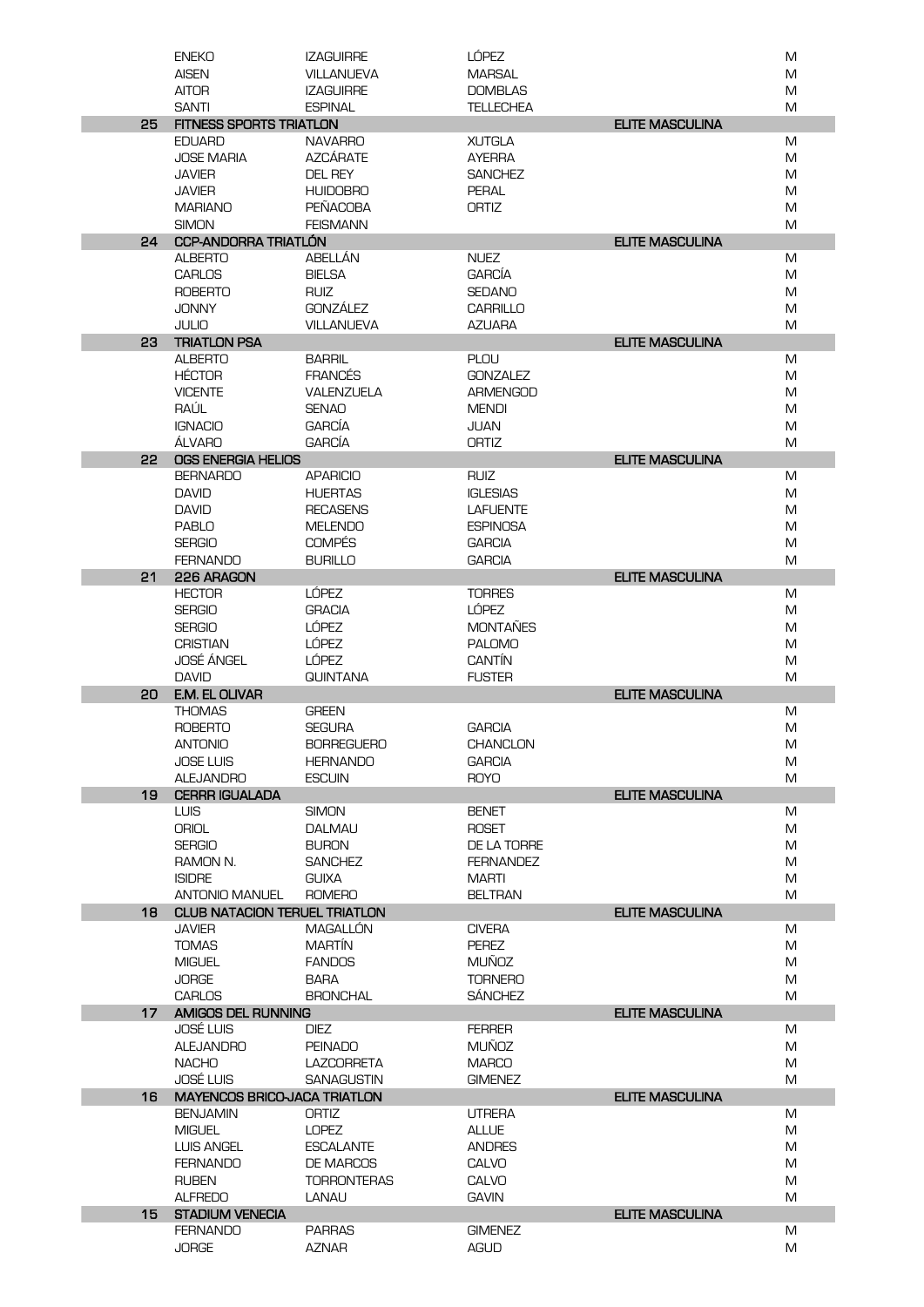|                 | <b>ISAAC</b>                     | <b>EGUIZABAL</b>                   | <b>MUÑOZ</b>      |                        | M |
|-----------------|----------------------------------|------------------------------------|-------------------|------------------------|---|
|                 | <b>JAVIER</b>                    | <b>ALINS</b>                       | <b>TOLON</b>      |                        | M |
|                 | <b>DIEGO</b>                     | <b>GALAY</b>                       | <b>FRANCO</b>     |                        | M |
| 14              | <b>CLUB TRIATLON CASPE</b>       |                                    |                   | <b>ELITE MASCULINA</b> |   |
|                 | <b>JOSE ANTONIO</b>              | <b>DOLADER</b>                     | <b>CORTÉS</b>     |                        | M |
|                 | <b>JORGE</b>                     | <b>MUSTIELES</b>                   | <b>POBLADOR</b>   |                        | M |
|                 | <b>JAVIER</b>                    | <b>PERALTA</b>                     | <b>CASTILLO</b>   |                        | M |
|                 | <b>CARLOS</b>                    | <b>GARCIA</b>                      | <b>FACI</b>       |                        | M |
| 13              | <b>S.D.R. ARENAS</b>             |                                    |                   | <b>ELITE MASCULINA</b> |   |
|                 | <b>IGNACIO</b>                   | <b>MAEZTU</b>                      | <b>ZAPATERIA</b>  |                        | M |
|                 | <b>ANGEL</b>                     | <b>CASTILLEJO</b>                  | <b>CASTILLEJO</b> |                        | M |
|                 | <b>ALVARO</b>                    | <b>AGUERRI</b>                     | <b>ANSO</b>       |                        | M |
|                 | <b>JOSE ANTONIO</b>              | <b>CEBAMANOS</b>                   | <b>MARIN</b>      |                        | M |
|                 | <b>INIGO</b>                     | <b>SEVILLANO</b>                   | <b>NAVARRO</b>    |                        | M |
|                 | <b>JAVIER</b>                    | <b>GONZALEZ</b>                    | <b>BORDONABA</b>  |                        | M |
| 12 <sup>2</sup> | <b>TRIATLON FRAGA BAJO CINCA</b> |                                    |                   | <b>ELITE MASCULINA</b> |   |
|                 | <b>IGNACIO</b>                   | <b>PIRLA</b>                       | <b>MONTULL</b>    |                        | M |
|                 | <b>RODRIGO</b>                   | <b>PUCH</b>                        | <b>LARREY</b>     |                        | M |
|                 | <b>FERNANDO</b>                  |                                    |                   |                        |   |
|                 |                                  | <b>MONTULL</b>                     | <b>LABRADOR</b>   |                        | M |
|                 | <b>ALEJANDRO</b>                 | <b>RENALES</b>                     | <b>PRIETO</b>     |                        | M |
|                 | <b>ARTEMI</b>                    | <b>ZAPATER</b>                     | <b>SERRANO</b>    |                        | M |
| 11              | <b>TRANSPORTES SOLA TARAZONA</b> |                                    |                   | <b>ELITE MASCULINA</b> |   |
|                 | <b>SERGIO</b>                    | <b>AZNAR</b>                       | <b>MAGALLON</b>   |                        | M |
|                 | <b>JORGE</b>                     | <b>MORALES</b>                     | <b>MARTINEZ</b>   |                        | M |
|                 | <b>DAVID</b>                     | RADA                               | <b>JARAY</b>      |                        | M |
|                 | <b>PABLO</b>                     | <b>ESCRIBANO</b>                   | <b>MARTINEZ</b>   |                        | M |
|                 | <b>PABLO</b>                     | <b>RAMAS</b>                       | <b>ROYO</b>       |                        | M |
| 10              | <b>CLUB ATLETISMO BARBASTRO</b>  |                                    |                   | <b>ELITE MASCULINA</b> |   |
|                 | <b>IVAN</b>                      | BALLABRIGA                         | <b>AGRAZ</b>      |                        | M |
|                 | <b>PEDRO</b>                     | <b>CABRERO</b>                     | <b>URFANEL</b>    |                        | M |
|                 | <b>JOSE LUIS</b>                 | <b>CUBELOS</b>                     | <b>MARTIN</b>     |                        | M |
|                 | <b>SANTIAGO GERMAN</b>           | <b>MARTIN</b>                      | <b>ULECIA</b>     |                        | M |
|                 | <b>JOSE MARIA</b>                | <b>ANDREU</b>                      | <b>ROMASANTA</b>  |                        | M |
|                 | <b>YAGO</b>                      | <b>SOLER</b>                       | <b>CALVO</b>      |                        | M |
| 9               | <b>TRIATLON CIERZO</b>           |                                    |                   | <b>ELITE MASCULINA</b> |   |
|                 | <b>JULIO</b>                     | <b>LAPLAZA</b>                     | <b>SORIA</b>      |                        | M |
|                 | <b>ROBERTO</b>                   | ANSÓN                              | <b>MONZÓN</b>     |                        | M |
|                 | <b>DANIEL</b>                    | <b>ANDRÉS</b>                      | <b>ORTEGA</b>     |                        | M |
|                 | <b>IGNACIO</b>                   | DE LA IGLESIA                      | <b>PALACIOS</b>   |                        | M |
|                 | JULIÁN                           | <b>TEJEDOR</b>                     | <b>NAVARRO</b>    |                        | M |
|                 | <b>ALFREDO</b>                   | <b>BAILO</b>                       | <b>BERDOR</b>     |                        | M |
| 8               | MONEGROSMAN TRIATLON             |                                    |                   | <b>ELITE MASCULINA</b> |   |
|                 | <b>JESUS</b>                     | <b>LAIGLESIA</b>                   | <b>MURILLO</b>    |                        | M |
|                 | <b>ERNESTO</b>                   | <b>CALVO</b>                       | <b>MATUTE</b>     |                        | M |
|                 | <b>JUAN PABLO</b>                | <b>LLAMAS</b>                      | <b>FOLH</b>       |                        | M |
|                 | <b>JUAN CARLOS</b>               | <b>GRAUS</b>                       | ARANDA            |                        | M |
|                 | <b>FRANCICO JAVIER</b>           | <b>FERRANDEZ</b>                   | <b>NAVARRO</b>    |                        | M |
| 7               | <b>TRIKUA KIROL ELKARTEA</b>     |                                    |                   | <b>ELITE MASCULINA</b> |   |
|                 | <b>EDUARDO</b>                   | <b>EGURZA</b>                      | <b>ANDUEZA</b>    |                        | M |
|                 | <b>MIKEL</b>                     | <b>ASTARRIAGA</b>                  | PEREZ DE OBANOS   |                        | M |
|                 | <b>IÑIGO</b>                     | <b>YOLDI</b>                       | <b>AMORENA</b>    |                        | M |
|                 | JUAN                             | SANCHEZ GUARDAMINO                 | <b>ELORZA</b>     |                        | M |
|                 | <b>ALVARO</b>                    | <b>NICUESA</b>                     | <b>SANTAMARIA</b> |                        | M |
|                 | <b>JUAN CRUZ</b>                 | <b>ARGUIÑARIZ</b>                  | <b>SAN MARTIN</b> |                        | M |
| 6               | <b>CLUB DEPORTIVO HUESCA</b>     |                                    |                   | <b>ELITE MASCULINA</b> |   |
|                 | <b>JORGE ABEL</b>                | <b>OLIVAR</b>                      | <b>BORDERIAS</b>  |                        | M |
|                 | <b>ZACARIAS</b>                  | <b>MARGANES</b>                    | <b>CHICO</b>      |                        | M |
|                 | <b>ARTURO</b>                    | <b>ORODEA</b>                      | <b>RODRIGUEZ</b>  |                        | M |
|                 | <b>LORIEN</b>                    | <b>HERNANDEZ</b>                   | <b>EREZA</b>      |                        | M |
|                 |                                  |                                    |                   |                        |   |
|                 | <b>JORGE</b>                     | <b>BERGUA</b>                      | <b>PARDINA</b>    |                        | M |
|                 | JESÚS                            | <b>BERNAL</b>                      | <b>MORENO</b>     |                        | M |
| 5               | <b>OCTAVUS TRIATLON</b>          |                                    |                   | <b>ELITE MASCULINA</b> |   |
|                 | <b>EMILIO</b>                    | LAMATA                             | <b>CAÑADA</b>     |                        | M |
|                 | <b>JAVIER</b>                    | <b>FERRERO</b>                     | <b>TEJERO</b>     |                        | M |
|                 | <b>PABLO</b>                     | <b>DIAZ</b>                        | <b>CONDE</b>      |                        | M |
|                 | <b>RAFAEL</b>                    | <b>GONZALEZ</b>                    | <b>ROMERO</b>     |                        | M |
|                 | RAFAEL                           | <b>ARNAUDAS</b>                    | <b>BARTIBAS</b>   |                        | M |
|                 | <b>PEDRO</b>                     | LAMBEA                             | <b>ANSO</b>       |                        | M |
| 4               |                                  | STADIUM CASABLANCA - ALMOZARA 2000 |                   | <b>ELITE MASCULINA</b> |   |
|                 | JUAN                             | <b>MILLAN</b>                      | <b>BELSUE</b>     |                        | M |
|                 | <b>FERNANDO</b>                  | <b>ZORRILLA</b>                    | <b>MEDRANO</b>    |                        | M |
|                 | <b>ADRIAN</b>                    | <b>RODRIGUEZ</b>                   | <b>NAVEIRA</b>    |                        | M |
|                 |                                  |                                    |                   |                        |   |